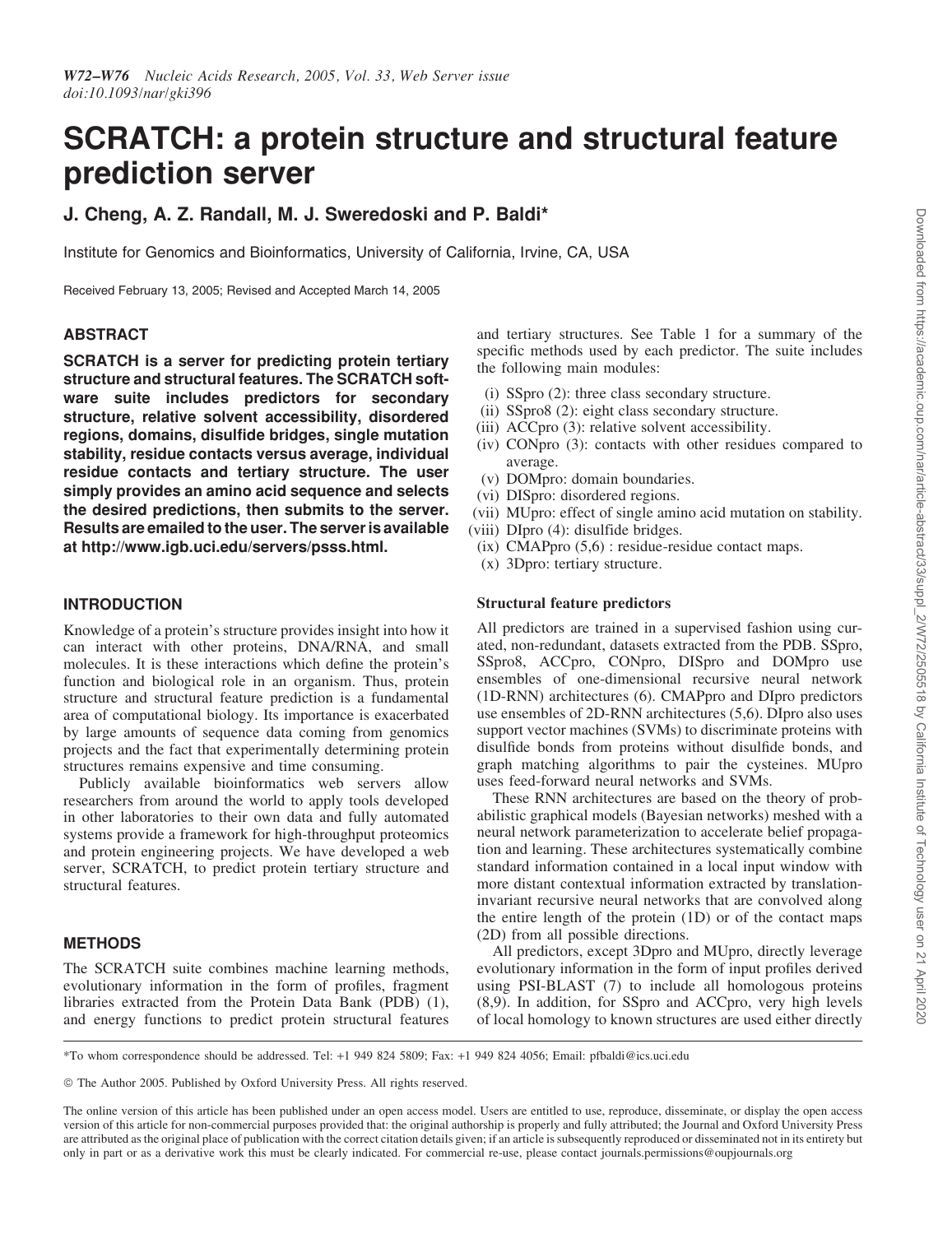|               | <b>PDB</b><br>training set | <b>PSI-BLAST</b><br>profile | Feed<br>forward NN | 1D RNN | 2D RNN | <b>SVM</b> | Graph<br>matching | Direct<br>homology | Fragment<br>database |
|---------------|----------------------------|-----------------------------|--------------------|--------|--------|------------|-------------------|--------------------|----------------------|
| SSpro         | D                          | D                           |                    | D      |        |            |                   | D                  |                      |
| SSpro8        | D                          | D                           |                    |        |        |            |                   |                    |                      |
| ACCpro        | D                          | D                           |                    |        |        |            |                   |                    |                      |
| CONpro        | D                          | D                           |                    | D      |        |            |                   |                    |                      |
| <b>DOMpro</b> | D                          | D                           |                    |        |        |            |                   |                    |                      |
| <b>DISpro</b> | D                          | D                           |                    | D      |        |            |                   |                    |                      |
| MUpro         | D                          |                             | D                  |        |        | D          |                   |                    |                      |
| <b>DIpro</b>  | D                          | D                           |                    |        |        | D          | D                 |                    |                      |
| CMApro        | D                          | D                           |                    |        | D      |            |                   |                    |                      |
| 3Dpro         |                            |                             |                    |        |        |            |                   |                    | D                    |

Table 1. Summary of methods used in SCRATCH predictors

'D' indicates a method is used directly, and 'I' indicates a method is used in one or more of the predictors that are used as an input to the predictor.



Figure 1. Flow diagram for the SCRATCH server. DISpro, DOMpro, CONpro and DIpro are grouped together because they have the same inputs and their outputs are not used by other predictors; however, they are standalone programs.

or in combination with the prediction output to improve accuracy. Whenever possible and useful, predictors leverage the output of the other predictors (see Figure 1).

DOMpro produces domain predictions in three steps. First, DOMpro predicts whether a residue belongs to a domain boundary region or not. Residues within 20 amino acids from the actual domain boundary in the CATH (10) database are considered to be part of the domain boundary region. Second, a statistical approach is used to infer the domain boundary from the predicted states (boundary/non-boundary) of the individual residues. Finally, the sequence segments separated by domain boundary are assigned to domain numbers.

In addition to the standard 2D-RNN architectures (5,6) to predict the entire contact map in one step, a variant architecture is used to predict contacts from low-sequence separation to high-sequence separation step by step. The predicted contact maps at lower sequence separation are used as inputs for the prediction of contact maps at higher sequence separation. The raw output of CMAPpro is a matrix of contact probabilities for all residue pairs.

#### Tertiary structure prediction

Our approach to tertiary structure prediction (3Dpro) combines the use of predicted structural features (2,3,5,6), a fragment library (11) and energy terms derived from the PDB statistics. The structural features used are secondary structure, relative solvent accessibility, and a residue level contact map at a distance cut-off of 12 Å. The predicted structural features are used in the energy function. We use a database of protein fragments of length nine, constructed from the structures in the PDB (11).

Two terms in the energy function are based directly on statistics from the PDB, one for residue environments (11,12) and another for bond angles. To encourage the formation of  $\beta$ -strands into sheets, we use a simple, single vector, representation of each strand and penalize unpaired strand vectors.

We include a contact-map energy term (13) based on a binary map derived from the matrix of contact probabilities predicted by CMAPpro. To select the contacts, we use a variable, band-dependent, threshold determined by estimating the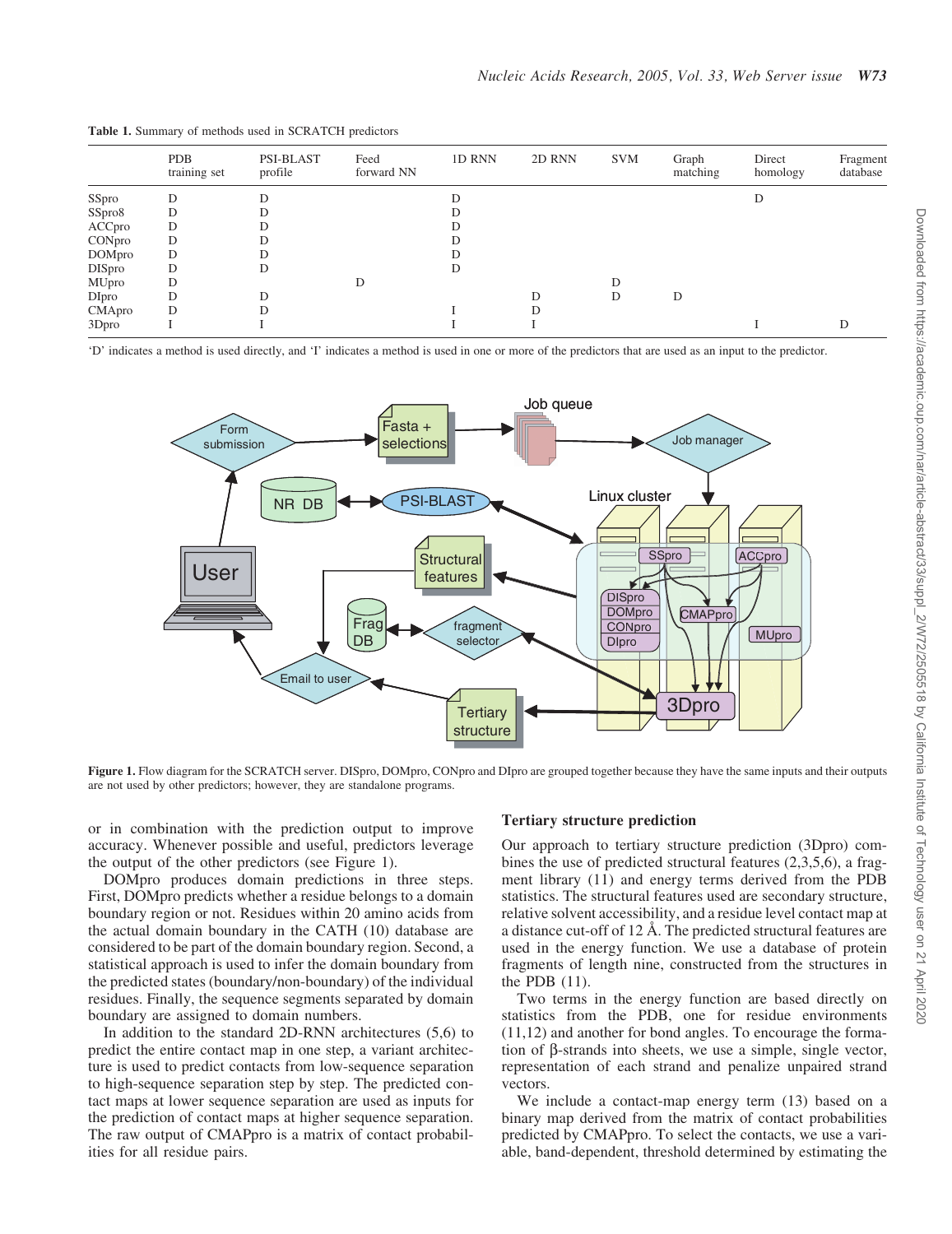total number of contacts in a band from the sum of all the predicted contact probabilities in that band.

The conformational space is searched using a variant of simulated annealing, where the moves we use to modify our models are crankshaft moves (13) on one or more residues and several forms of fragment replacement (11,12). These moves are applied to sequence locations in the model that are selected randomly. We also include a term to encourage the secondary structure of the models to match the predicted secondary structure. During each search, the model with the lowest energy is kept and all the other models are discarded. Many models are produced using different seeds randomly for each search. The single model with the lowest score is returned as the prediction.

### New in SCRATCH

SCRATCH is continuously updated; as new methods are developed, existing methods are improved and predictors are retrained on larger datasets. The predictors DOMpro, DISpro, MUpro and 3Dpro are all new. SSpro and ACCpro have been improved by incorporating information from structural templates directly when appropriate. DIpro has been improved by adding secondary structure and relative solvent accessibility as inputs to increase the accuracy of disulfide bonds prediction. Also, the use of SVMs to discriminate proteins having disulfide bonds from proteins without disulfide bonds is new. One change to CMAPpro is the variant architecture discussed in Methods.

# INPUT AND OUTPUT FORMAT

#### Input

The input to the server is provided by the user through a simple HTML form. The user must enter an email address for the results to be sent to and the single letter code for an amino acid sequence. The user may also enter a name for the submission. The user may select multiple predictions for the same submission. MUpro is the exception to this simple input format. Input for MUpro is the single letter code for an amino acid sequence, single mutation site and a new residue to use for replacement. The user may also provide a structure file in the PDB format, but the field is optional. The MUpro prediction results are displayed directly in the browser shortly after submission.

#### **Output**

The predictions are returned to the email address provided by the user. The output from SSpro, SSpro8, ACCpro, CONpro, DOMpro, DIpro and DISpro comes in the body of the email with subject: 'SCRATCH structural feature predictions'. The CMAPpro predictions are included as an attachment to the email. The 3Dpro prediction is returned as an attachment in a separate email with subject: 'SCRATCH tertiary structure prediction'. Here we describe the output of the individual predictors.

SSpro: 'H' helix, 'E' strand, 'C' other.

SSpro8: Single letter eight secondary structure class code defined by DSSP (14).

ACCpro: 'e' exposed, ' $-$ ' buried.

 $\textit{CONpro:}$  '+' more contacts than average, '-' fewer contacts than average.

DISpro: 'O' ordered, 'D' disordered.

DOMpro: First and last residue of each domain.

DIpro: Two class prediction of whether or not the target has disulfide bonds. Predicted bonding state of each cysteine in the protein. Predicted cysteine pairs.

MUpro: A statement of whether the protein stability is predicted to be increased or decreased by the mutation, and a confidence score. A score near 0 means unchanged stability. Score near  $-1$  means high confidence in decreased stability. Score near +1 means high confidence in increased stability.

CMAPpro: The contact map predictions are included as an attachment to the structural features email message. Predictions come as attached raw files, with extension contact\_map.8a and contact\_map.12a, for thresholds of 8 and 12 Å, respectively. If the query is N amino acids long the files are composed of  $N$  lines, each containing  $N$  spaceseparated real numbers. The *j*-th number on line *i*-th represents the estimated probability that amino acids  $i$  and  $j$  are in contact (i.e. of their  $C$ - $\alpha s$  being closer than the threshold).

3Dpro: The tertiary structure prediction is a PDB file sent in a separate email message as an attachment, because it takes a significantly longer time to produce than the other predictions. The PDB file contains only the carbon alpha trace. To obtain an all-atom model a user may use other software to add the back bone, such as MaxSprout (15), and side chains, such as MaxSprout and SCWRL (16).

### SERVER IMPLEMENTATION AND PERFORMANCE

#### **Statistics**

The SCRATCH system has handled  $\sim$ 175 000 jobs since March 2000, including submissions from more than 90 countries.

#### Implementation

The basic data flow of the SCRATCH system is portrayed in Figure 1. The user submits the protein sequence through a WWW form. The form data are processed by a Perl script that produces a single Fasta file with the additional information of the user's predictor selections. The Perl script also adds the file to the end of the job queue. The job manager, running on a Sun front-end server, processes a single job by submitting it to a single machine in our Linux cluster and starts another script to run everything necessary to get the results requested by the user. The only software developed outside our laboratory currently used in the pipeline are PSI-BLAST and BLAST (7). PSI-BLAST is used to generate a multiple sequence alignment and consensus sequence from the target sequence. BLAST is used to identify homologs with high-sequence identity in the PDB to improve SSpro and ACCpro predictions.

#### Appropriate usage

The SCRATCH predictors can be applied to any amino acid sequence; however, in terms of performance versus other methods they are most appropriate to use on targets without high levels of sequence homology to one or more solved structures. There are some exceptions to this caveat. SSpro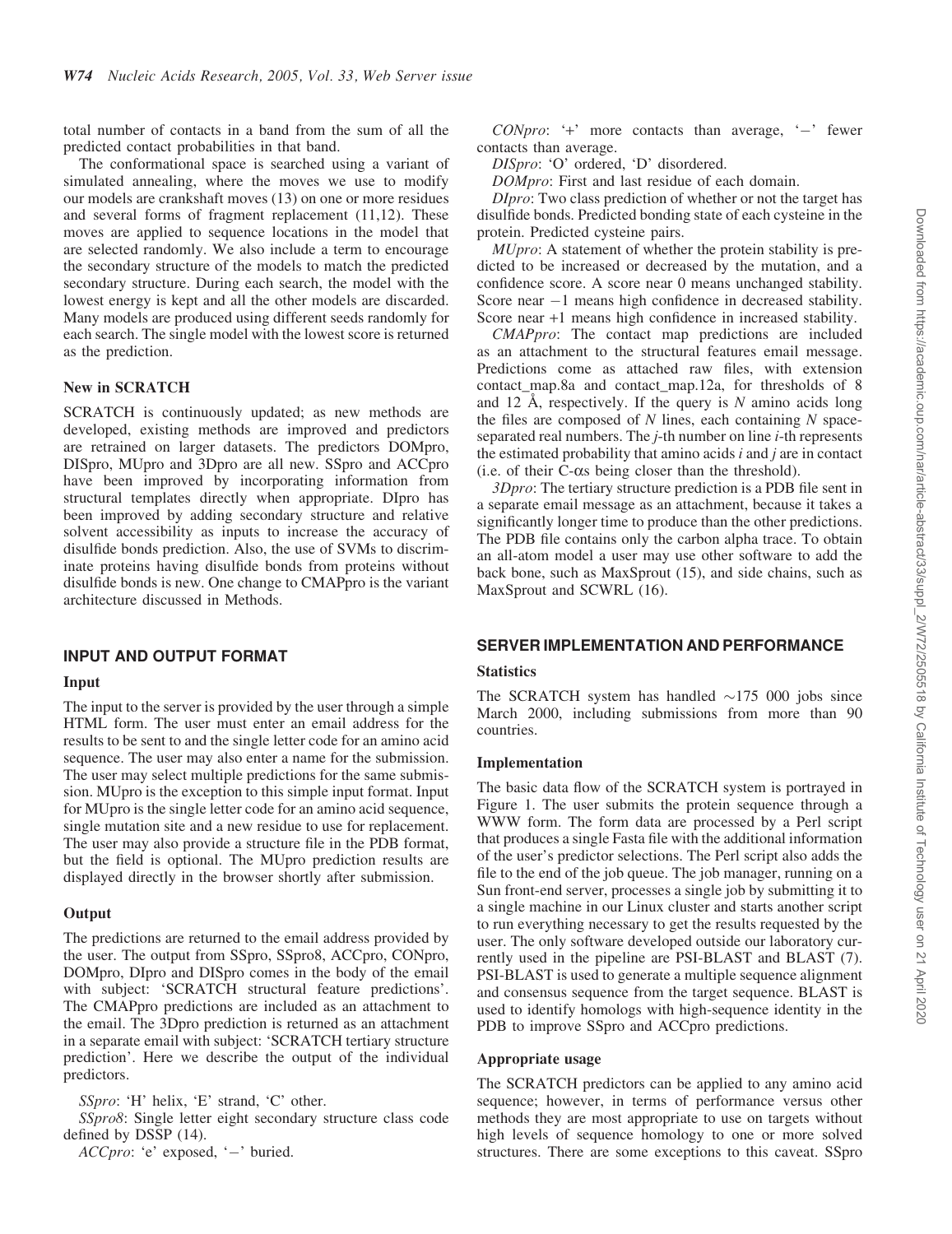and ACCpro may be used effectively on any protein sequence because they use template structure information in their predictions when appropriate. MUpro and DISpro are also appropriate to use on any protein sequence.

# Structural features prediction performance

The three class per-amino acid accuracy (Q3) of SSpro is  $\sim$ 77% (2). SSpro version 4.0 has been extensively evaluated on EVA and has been consistently ranked as one of the top secondary structure prediction servers (17). The accuracy of ACCpro is  $\sim$ 77% at the 25% exposure threshold (3). The prediction accuracies are based on targets where template homology is not used directly, and both systems perform better when template homology can be applied. The eight class peramino acid accuracy (Q8) accuracy of SSpro8 is  $\sim 63\%$  (2). The accuracy of CONpro is  $\sim 72\%$  (3). DOMpro predicts the correct number of domains  $\sim 69\%$  of the time. The precision and recall of disordered regions of DISpro are 75.4 and 38.8%, respectively. For DIpro, the prediction accuracy of cysteine bonding states is  $\sim 87\%$  (4). The average disulfide bond prediction accuracy of DIpro is 53% (4). The accuracy of mutation stability prediction is  $\sim$ 86%. On a test set of proteins with length <100 CMAPpro predicted contacts with 49% accuracy and non-contacts with 96% accuracy (6).

#### Tertiary structure prediction performance

Our current version of 3Dpro is an ab initio predictor only. For targets with significant homology to one or more solved structures, comparative modeling (CM) methods consistently produce more reliable models than ab initio methods. 3Dpro is most appropriate to use with targets do not have good structural templates. Tertiary structure prediction methods are evaluated by the Critical Assessment of Structure Prediction (CASP) experiments held every two years (18). CASP evaluates predictions in three broad categories: CM, fold recognition (FR) and new fold (NF). The easiest targets to predict are categorized as CM-easy, while the hardest are categorized as NF. There is a continuous spectrum of difficulty and these categories blur at the edges as do the methods that work best on different types of targets. We took part in the most recent experiment, CASP6. For complete results see http:// predictioncenter.llnl.gov/. Our tertiary structure predictor 'baldi-group-server' performed well on hard targets (those in the NF and more difficult targets in the FR category) compared with other fully automated predictors. For summarized results for server groups on hard targets follow the link from the SCRATCH home page.

#### Calculation times

The structural features email is returned in several minutes for most sequences. The contact map prediction is the most time consuming of the structural feature predictions and the time increases quadratically with the length of the sequence. If a contact map is requested for longer sequences, then the structural features email will take a few more minutes to be returned. The tertiary structure email will be returned in <1 h if the sequence is short (length <125). The prediction time increases significantly as the sequence length increases; for this reason we only accept sequences up to length 400 for contact map and tertiary structure prediction through the web interface. The maximum length sequence for the other predictors is 1500. If the user has knowledge of the domains, then it is appropriate to submit each domain separately. We can accommodate longer sequences as well as high-throughput projects with off-line runs.

# FUTURE WORK

We are currently developing new methods to increase the utility of SCRATCH. One important addition in development is a CM component, which we will combine with 3Dpro to make a more comprehensive tertiary structure predictor. Another new method in development predicts  $\beta$ -sheet pairings, which will be used in 3Dpro and made available as a standalone predictor.

Our group is also working to improve current methods. The next version of DOMpro will incorporate homology directly, and then we will use DOMpro to automatically break submissions into domains for 3Dpro to predict independently and then combine. We are improving our tertiary structure predictor directly by changing the physical representation from a carbon alpha only representation to an all backbone and side-chain centroid representation, and by adding energy terms for realistic secondary structure packing.

# ACKNOWLEDGEMENTS

Work supported by a Laurel Wilkening Faculty Innovation award, an NIH Biomedical Informatics Training grant (LM-07443-01), an NSF MRI grant (EIA-0321390), a Sun Microsystems award, a grant from the University of California Systemwide Biotechnology Research and Education Program, and by the Institute for Genomics and Bioinformatics at UCI. Funding to pay the Open Access publication charges for this article was provided by NIH Biomedical Informatics Training grant (LM-07443-01).

Conflict of interest statement. None declared.

#### REFERENCES

- 1. Berman,H.M., Westbrook,J., Feng,Z., Gilliland,G., Bhat,T.N., Weissig,H., Shindyalov,I.N. and Bourne,P.E. (2000) The Protein Data Bank. Nucleic Acids Res., 28, 235–242.
- 2. Pollastri,G., Przybylski,D., Rost,B. and Baldi,P. (2002) Improving the prediction of protein secondary structure in three and eight classes using recurrent neural networks and profiles. Proteins, 47, 228–235.
- 3. Pollastri,G., Baldi,P., Fariselli,P. and Casadio,R. (2002) Prediction of coordination number and relative solvent accessibility in proteins. Proteins, 47, 142–153.
- 4. Baldi,P., Cheng,J. and Vullo,A. (2004) Large-scale prediction of disulphide bond connectivity. Adv. Neural Inf. Process Syst., 17, 97-104.
- 5. Pollastri,G. and Baldi,P. (2002) Prediction of contact maps by GIOHMMs and recurrent neural networks using lateral propagation from all four cardinal corners. *Bioinformatics*, **18** (Suppl. 1),  $S62-S70$ .
- 6. Baldi,P.F. and Pollastri,G. (2003) The principled design of large-scale recursive neural network architectures–DAG-RNNs and the protein structure prediction problem. J. Mach. Learn. Res., 4, 575–602.
- 7. Altschul,S.F., Madden,T.L., Schaffer,A.A., Zhang,J., Zhang,Z., Miller,W. and Lipman,D.J. (1997) Gapped BLAST and PSI-BLAST: a new generation of protein database search programs. Nucleic Acids Res., 25, 3389–3402.
- 8. Pemberton,S.G. and Jones,B. (1999) Ichnology of the pleistocene ironshore formation, Grand Cayman Island, British West-Indies. J. Paleontol., 62, 495.